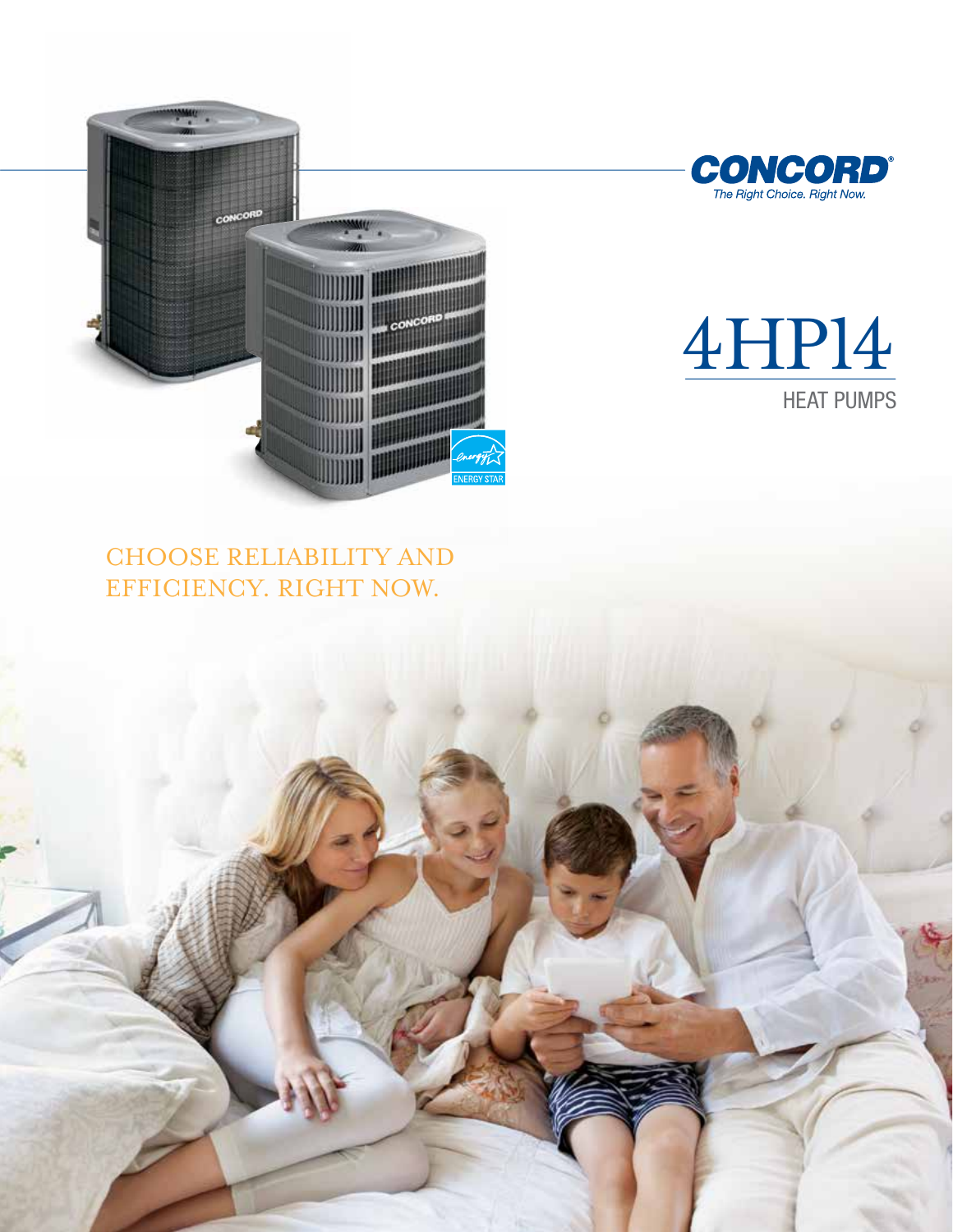## THE 4HP14 IS A CHOICE YOU can make now for yeaRround reliability and energy savings.

Whether you're facing a heat wave or a blustery fall morning, the Concord® 4HP14 heat pump is ready to keep your home perfect inside. Built with quality materials and tested for toughness, the 4HP14 is the right choice every time.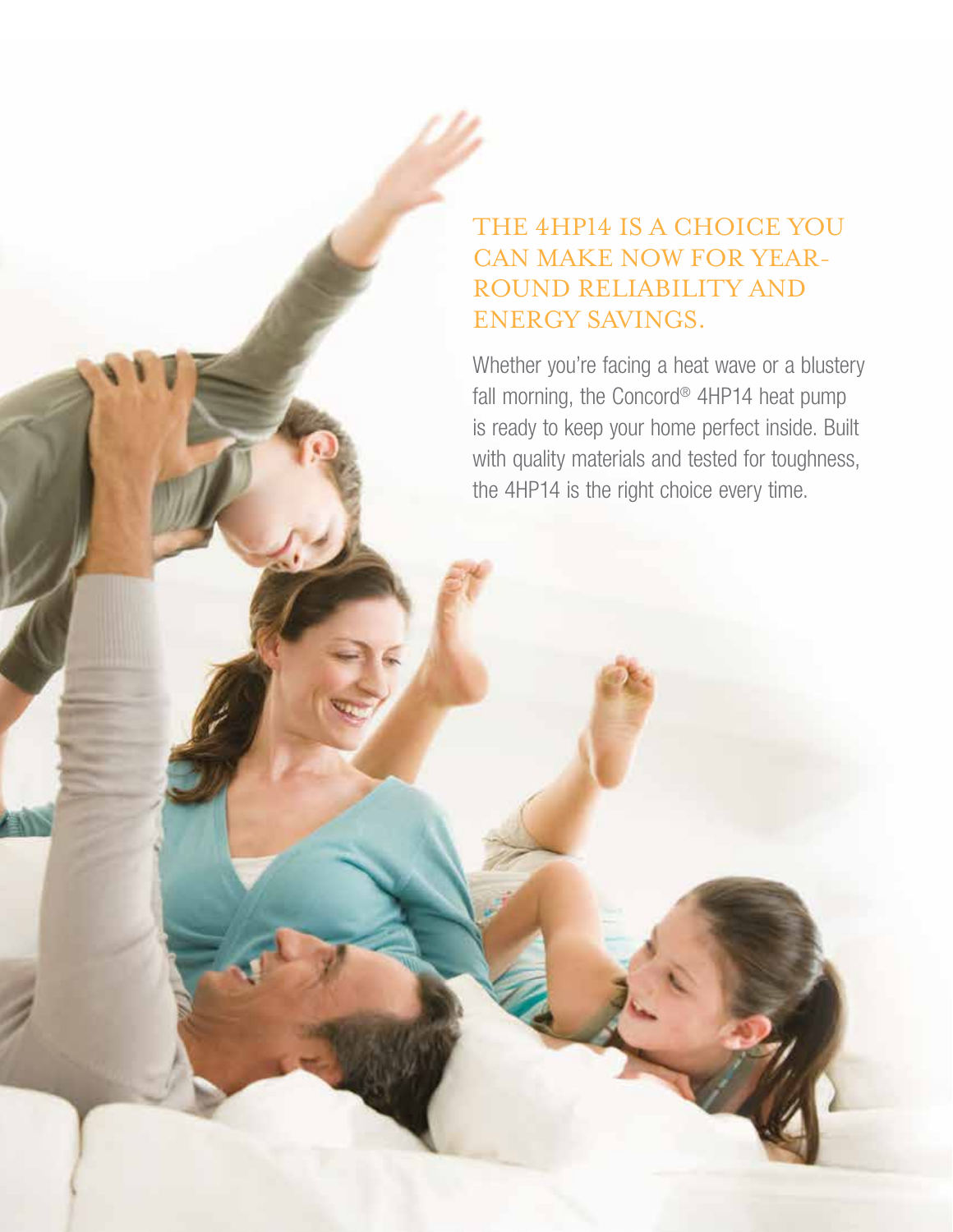

## Some decisions are tough. This one isn't.

When you consider Concord systems, quality and value are givens. You're getting peace of mind with great features and smart designs that squeeze more efficiency out of every energy dollar. And best of all, you get it right now.

#### Thoughtful extras mean the 4HP14 exceeds expectations every time.

An ideal home environment comes from a combination of many things. To put you at ease, the 4HP14 includes everything from a noise-suppressing Quiet Shift™ defrost mode to a full 10-year limited parts warranty.\*

#### The 4HP14 is always a smart, efficient choice.

Comfort doesn't have to come at the cost of wise energy use. When paired with a matched indoor unit, the Concord 4HP14 can offer a Seasonal Energy Efficiency Ratio (SEER) of up to 15, and a Heating Seasonal Performance Factor (HSPF) of up to 8.5.

#### Over the years, a hardworking Concord heat pump can save you hundreds of dollars on utility bills.



U.S. Average Five-Year Electric Cumulative Energy Savings for High-Efficiency *14 SEER Heat Pumps vs. 10 SEER. Energy Efficiency and renewable Energy Network, U.S. Department of Energy. The U.S. national average is used for electricity consumption. Actual cost savings may vary depending on personal lifestyle, system settings, equipment maintenance, local climate, actual construction, installation of equipment and duct system, hours of operation and local utility rates. This information is intended as an example for comparison purposes only.*

### Combine your 4HP14 with a gas furnace for Dual-Fuel capability.

When installed with a gas furnace, the 4HP14 creates what's known as a Dual-Fuel system. A Dual-Fuel system is one that has the capability to warm your home using either gas or electricity, whichever is more cost-efficient for the weather.